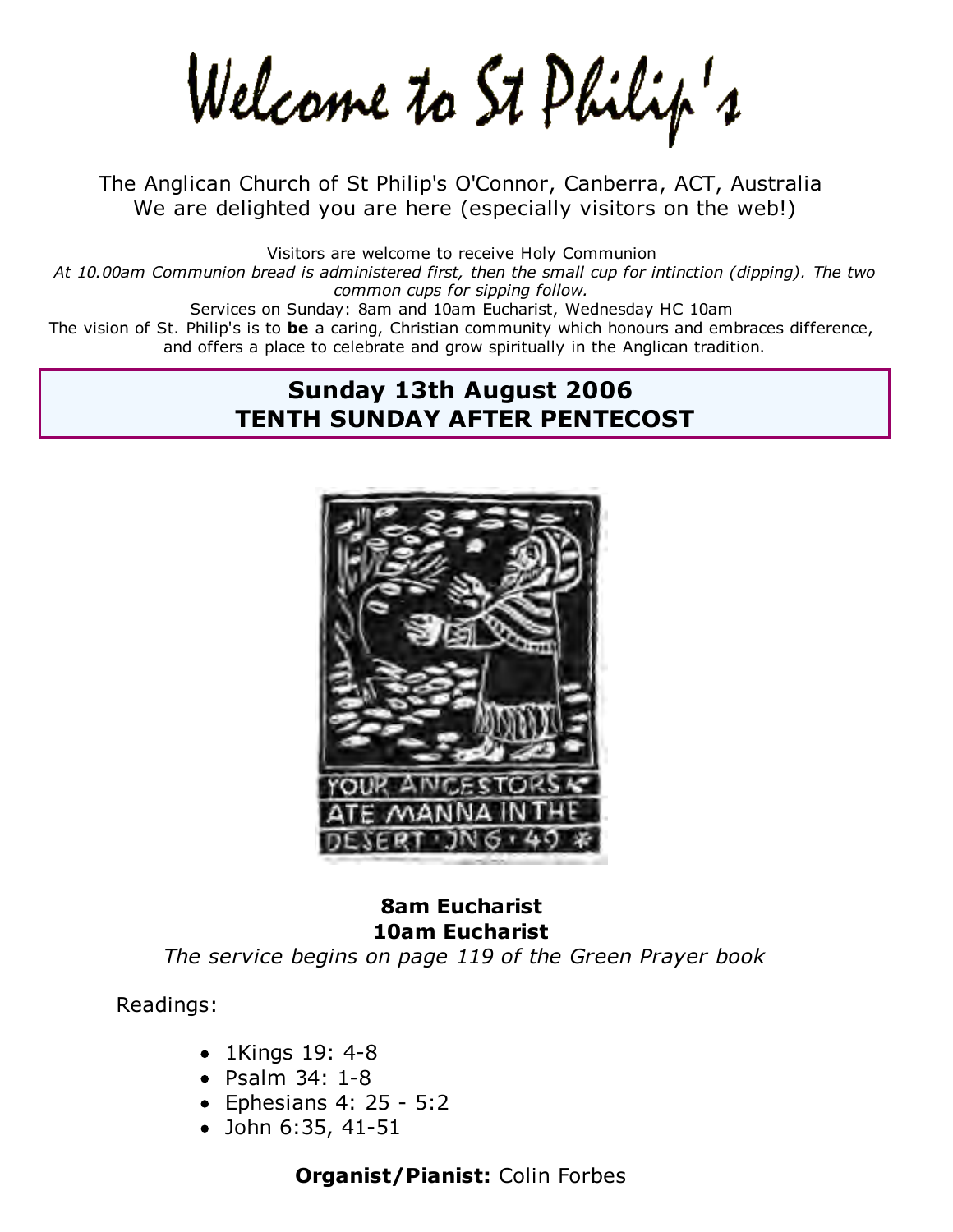#### **Hymns (Together in Song):** 61, 239, 707, 531

*Food for food parcels may be placed in the basket! With thanks!*

Dear Everyone,

When I arrived to take up this short appointment in Rob's absence Parish Council asked if I would find a model of outreach that would suit the St. Philips community. Things have moved very quickly and through talking with others I ended up speaking to the Dean of Goulburn Cathedral, the very Reverend Philip Saunders. His recommendation was to use the "Catechumenate" process. Philip came to speak to members of the parish who attended the recent parish day at Burra. His talk was very valuable and well received by those who were present. The generally feeling was that it would be good give the process "a go" this coming year so we can work out our strengths and weaknesses and whether it would indeed be right for our church. Parish Council last meeting agreed to the idea and I have asked Brian McKinlay to be the lay co-ordinator for the process. Brian will work with myself and some other people to create a team to oversee the process. Philip Saunders has offered his experience and support. For those who have thought of it and those who haven't Rob has been consulted and agrees it is a good idea. Now you are probably all wondering what it is?!

The Catechumenate is similar to the RCIA program run by the Catholic Church and is based on the idea that people come to faith or a deeper understanding of their relationship with God through involvement with a worshipping community. It is not about telling people what they should believe. It is not about 'bringing someone to the truth' as if we owned it. It is about welcoming others, listening to their concerns and questions, journeying with them and providing experiences and a chance to reflect on them. The Catechumenate fits very well with our vision  $-$  to be a caring, Christian community which honours and embraces difference and offers a place to grow spiritually within the Anglican tradition. The process itself begins with an enquirers evening held towards the end of September and begins more formally the first Sunday of Advent. It ends at Pentecost. There are "slow" times in the journey and more "intense" times. The process is for those already attending church and for those seeking answers. Each person going through the process has a sponsor who can be a friend, a spouse, a parent or child or someone unknown to them. There will be various tasks for members of the St. Philips community to do which will hopefully not be too onerous and I hope potentially very enriching and rewarding. The main thing we can all do is to be welcoming, supportive and prayerful. Oh, and don't worry — we will not call it the catechumenate! I commend this model of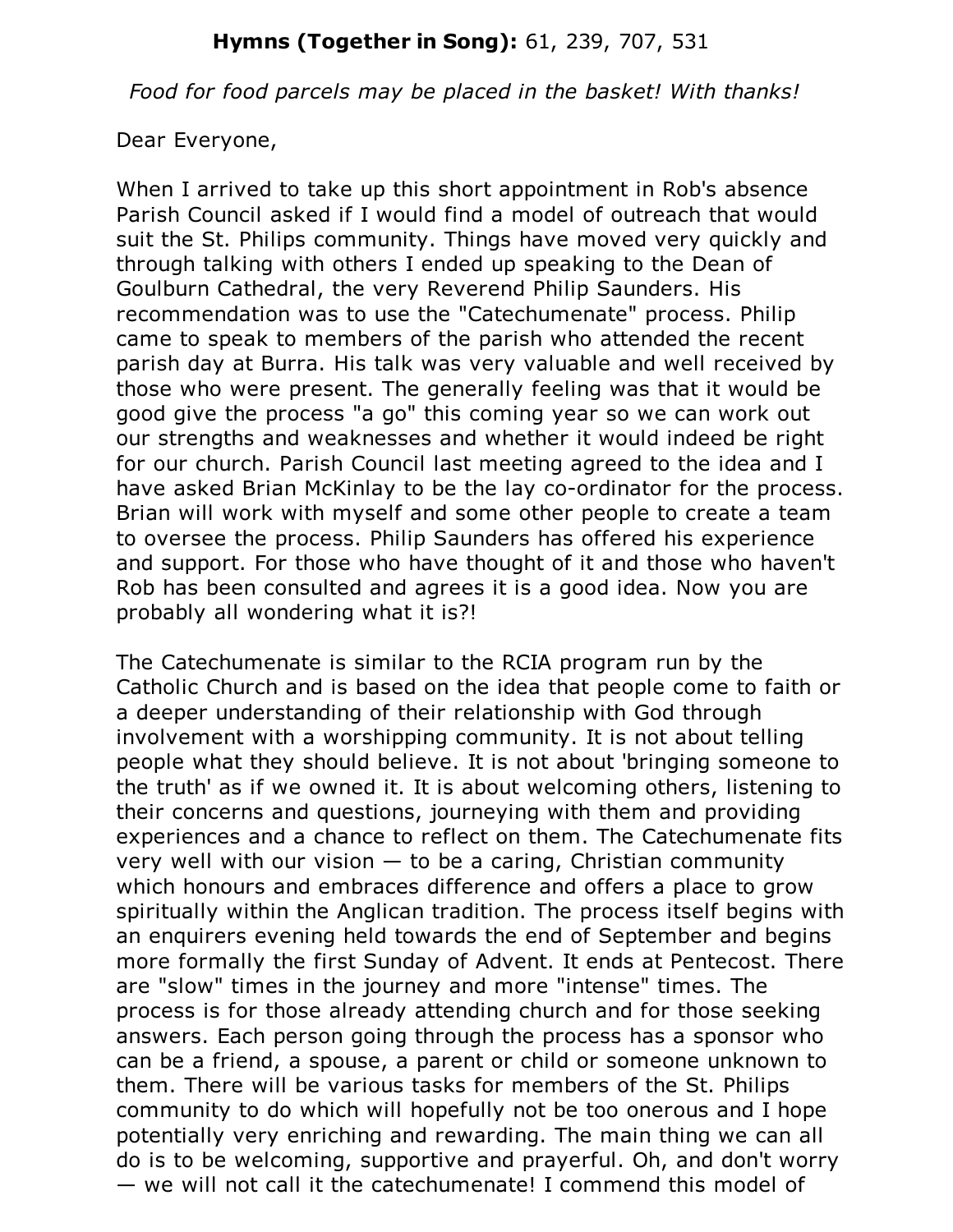outreach to you all. I am quietly very excited about it's possibilities and believe it will be a good experience for our community. I think we will a great deal and be blessed through God's faithfulness to our attempts to live the Good News. If you have any questions or concerns please ask!

I am saddened to inform you that Ruth Horn, the mother of Elizabeth Silano died last week. As many of you are aware we have been praying for Ruth for along period of time.

Finally, many of you would have met my mother Ruth who has been staying with David and I for a couple of weeks. Mum had a severe heart attack last Sunday and was admitted to Canberra Hospital coronary care. She is now home with us but is too unwell to travel back to Newcastle at this stage. I will need to work from home while she is with us and for this week will need to cancel morning and evening prayer at the church (I will be praying at home!) and Christian meditation on Tuesday evening. I will be regularly checking the messages on the office phone and I can be contacted on my mobile as well.

Have a great week everyone

Peace and Blessings

Rebecca Newland

#### **Weekly Offering/Income needed to operate our Parish \$1455 per week**

(excluding rental income) Offerings received 6th August 2006: \$630.75 + EFT \$400 = \$1030.75 **Shortfall \$424.25** Church use  $-$  \$260.00 Donation  $-$  \$600

### **Notices**

#### **Twilight Fair 3pm - 7pm 11 November 2006**

90 days to go! Please see the notice board today for current details. *Gourmet Hamper, Art Competition, Handmade Items — let's make it happen!*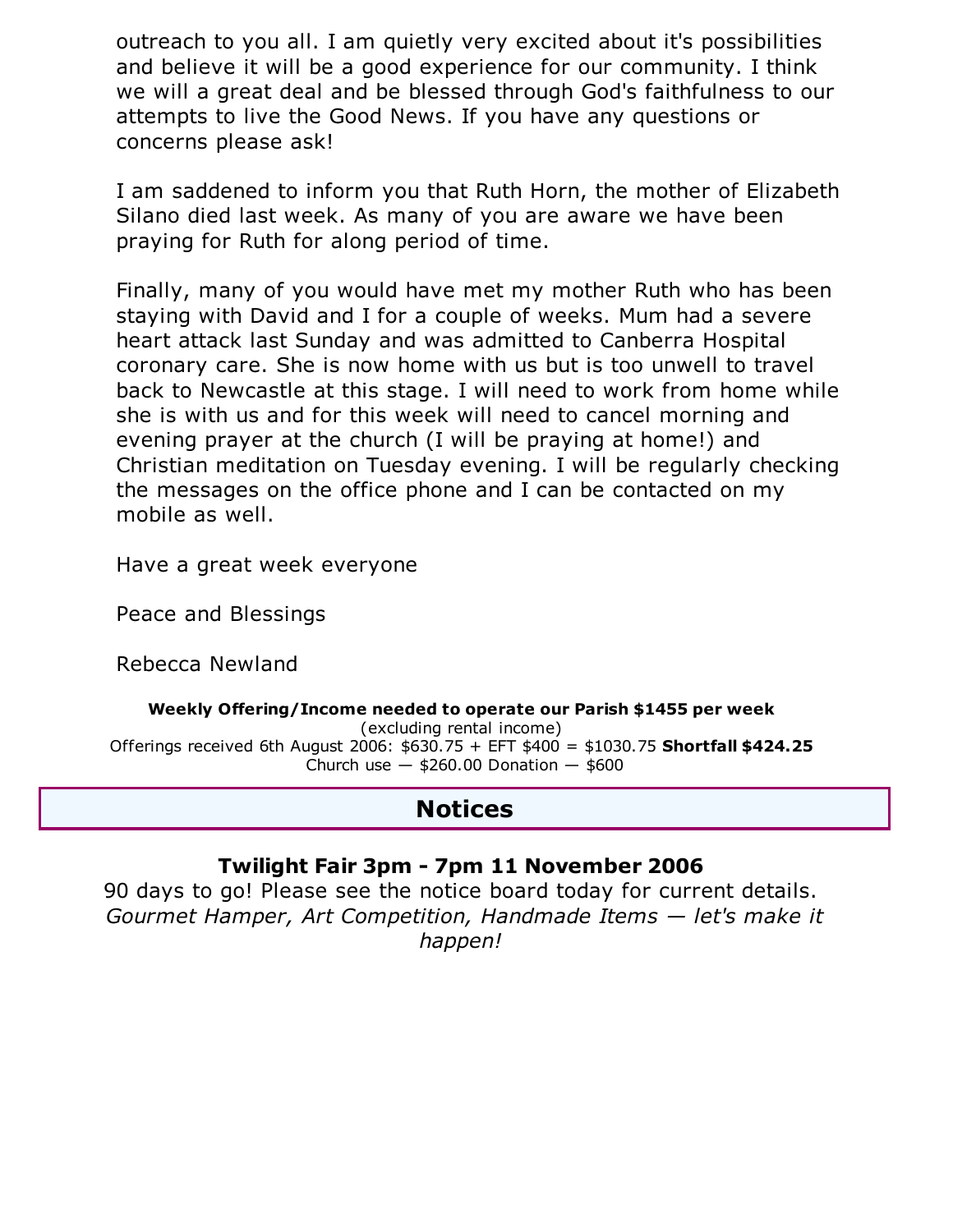**Gospel Service has been POSTPONED due to various illnesses Gospel Service**

**Unfortunately due to illness this special service has been cancelled. We will be rescheduling it for a later date.**

#### **Parish Dinner** — Saturday 26th August

Launch of the Twilight Fair and the **Turning On of the Angel Lights!!!** Potluck Dinner — please bring a Main or Dessert and BYO drinks.

#### **Reading Reflections**

On the 1st and 3rd Sundays of the month at 12.00pm a time has been set aside for a look at the day's readings. It is a time to reflect more deeply on the readings, to share with friends and to build faith and community.

#### **Child Protection Workshops**

St John's Reid, Tuesday the 16th September, 10am to 4pm. If you still need to do the Diocesan mandatory child protection workshop please consider putting the above workshop in your diary. The parish will cover the cost of the workshop and if you need a baby sitter please contact Rebecca to arrange some help.

#### **Gaza Anglican Hospital Appeal**

**Emergency funds are needed for Al Ahli Hospital in Gaza in the current crisis.** 

**Funds will be used for medicines, food, trauma recovery and generator fuel.** 

**Call AngliCORD on 1800 249 880 or ABM on 1300 302 663 For more information or donate on line**

**www.anglicord.org.au . www.abm.asn.au**

**Download the report of the Archbishop in Jerusalem and the Middle East.** 

**(a rich text file Gaza\_Appeal.rtf 21KB) More information at ABM**

**http://www.abmission.org/middle\_east\_church.html**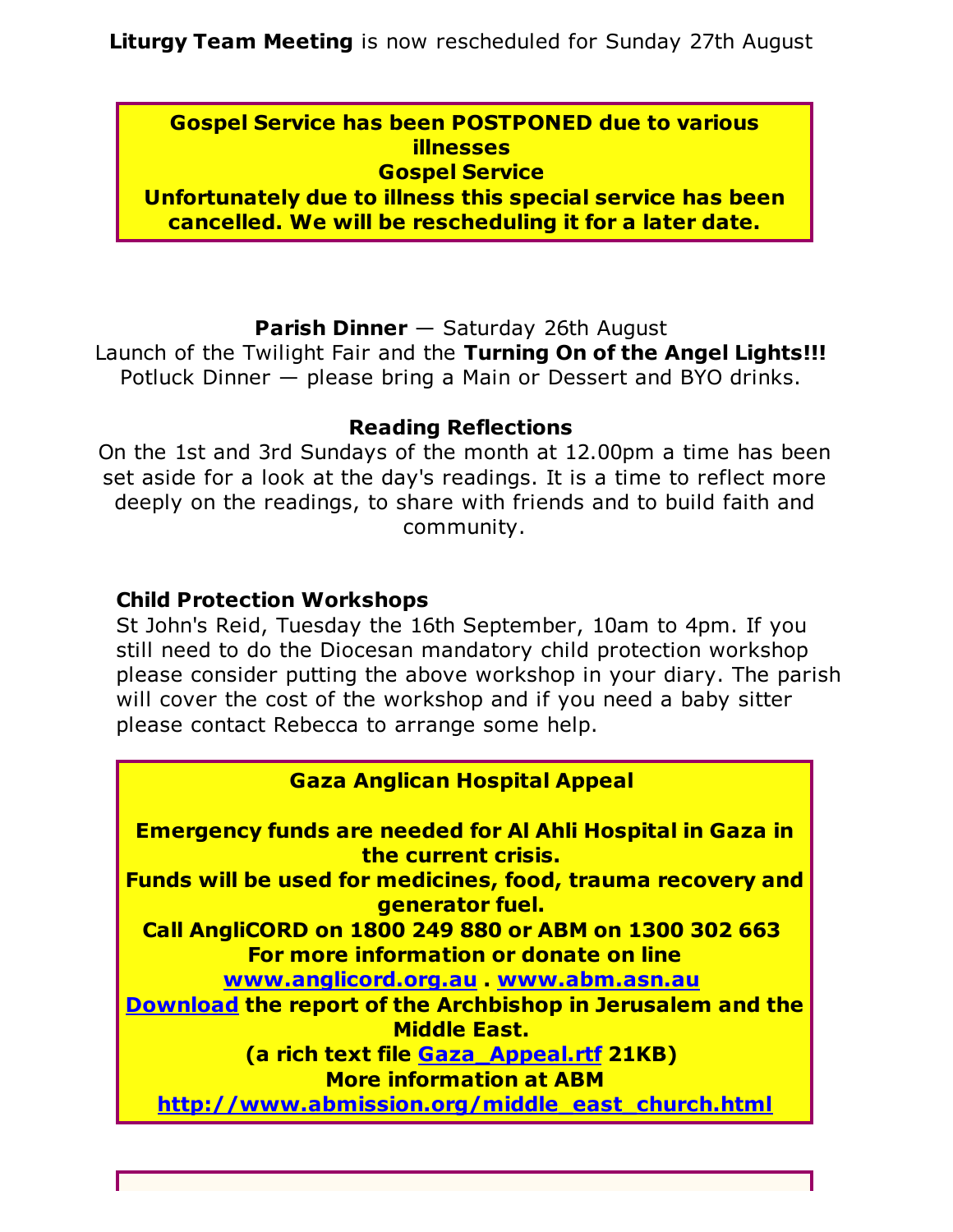## **Ministry teams at St Philip's**

## **Team Co-ordinator**

Pastoral Denise Manley Maintenance Roger Sharpe Youth and Children Richard Wade Liturgy **Rebecca Newland** Social **Anni Munro** 

#### WE PRAY FOR:

**The World:** For peace and stability in Palestine and Israel, Iraq, Afghanistan, the Solomon Islands, East Timor and Nepal, and for justice in Myanmar. For an end to the violence in Lebanon and implementation of the UN resolution. For all refugees. For unity between all Christians and Christian churches.

**In Australia:** For wisdom for Australian authorities dealing with Asylum Seekers. (See the Refugee Action Committee web site) For Aboriginal communities and for reconciliation. For Federal Parliament this week.

**Northbourne Community Centre:** For Robin and her helpers, and those who attend the centre.

**Those in need of healing:** Ruth (Rebecca's mother), Pat, Michael Cockayne, Roy Ayrton, Tony Kildea, Beryl Collins (Denise's mother), Corey Jansen, June Axelsen, Jill Scott, Yoko and Jutaro Murase, Val Reeves, Ian Wright, Guy Lucas, Linda Kennedy, Sarona, Merv McInnes, Mira Barratt.

**Those who mourn:** Elizabeth and family.

**The Departed:** Ruth Horn

**The Saints:** Twentieth Century martyrs, including: Maximilien Kolbe, friar (d.1940); Maria Skobtsova, abbess in Russia (d.1945); Martin Luther King Jr, worker for civil liberties (d.1968). Mary, Mother of our Lord

"May the faithful departed, through the mercy of God, rest in peace and rise in glory."

On the web: Anglican Cycle of Prayer and the Diocesan Cycle of Prayer